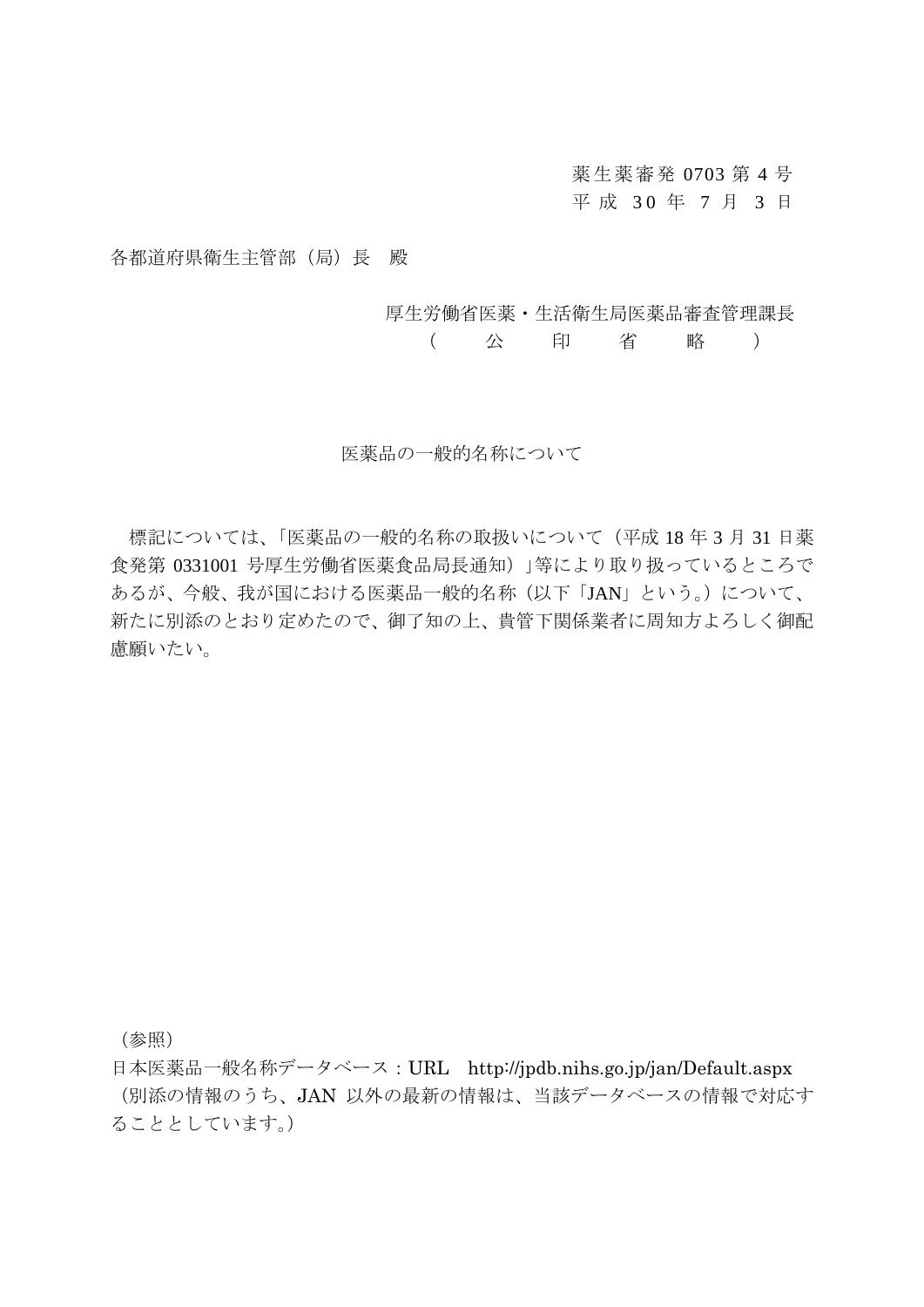(別表2)INN に収載された品目の我が国における医薬品一般的名称 (平成 18 年 3 月 31 日薬食審査発第 0331001 号厚生労働省医薬食品局審査管理課長通知に示す別表2)

## 登録番号 29-4-B6

JAN (日本名):エレヌマブ(遺伝子組換え)

JAN (英 名) : Erenumab (Genetical Recombination)

アミノ酸配列及びジスルフィド結合

- L鎖 QSVLTQPPSV SAAPGQKVTI SCSGSSSNIG NNYVSWYQQL PGTAPKLLIY DNNKRPSGIP DRFSGSKSGT STTLGITGLQ TGDEADYYCG TWDSRLSAVV FGGGTKLTVL GQPKANPTVT LFPPSSEELQ ANKATLVCLI SDFYPGAVTV AWKADGSPVK AGVETTKPSK QSNNKYAASS YLSLTPEQWK SHRSYSCQVT HEGSTVEKTV APTECS
- H鎖 QVQLVESGGG VVQPGRSLRL SCAASGFTFS SFGMHWVRQA PGKGLEWVAV ISFDGSIKYS VDSVKGRFTI SRDNSKNTLF LQMNSLRAED TAVYYCARDR LNYYDSSGYY HYKYYGMAVW GQGTTVTVSS ASTKGPSVFP LAPCSRSTSE STAALGCLVK DYFPEPVTVS WNSGALTSGV HTFPAVLQSS GLYSLSSVVT VPSSNFGTQT YTCNVDHKPS NTKVDKTVER KCCVECPPCP APPVAGPSVF LFPPKPKDTL MISRTPEVTC VVVDVSHEDP EVQFNWYVDG VEVHNAKTKP REEQFNSTFR VVSVLTVVHQ DWLNGKEYKC KVSNKGLPAP IEKTISKTKG QPREPQVYTL PPSREEMTKN QVSLTCLVKG FYPSDIAVEW ESNGQPENNY KTTPPMLDSD GSFFLYSKLT VDKSRWQQGN VFSCSVMHEA LHNHYTQKSL

**SLSPGK** 

L鎖 Q1, H鎖 Q1:部分的ピログルタミン酸;H鎖 N306:糖鎖結合;H鎖 K456:部分的プロセシング L 鎖 C215 – H 鎖 C144, H 鎖 C232 – H 鎖 C232, H 鎖 C233 – H 鎖 C233, H鎖 C236-H鎖 C236, H鎖 C239-H鎖 C239:鎖間ジスルフィド結合 または L 鎖 C215-H 鎖 C144, L 鎖 C215-H 鎖 C232, H 鎖 C144-H 鎖 C232, H 鎖 C233-H 鎖 C233,

H鎖 C236-H鎖 C236, H鎖 C239-H鎖 C239:鎖間ジスルフィド結合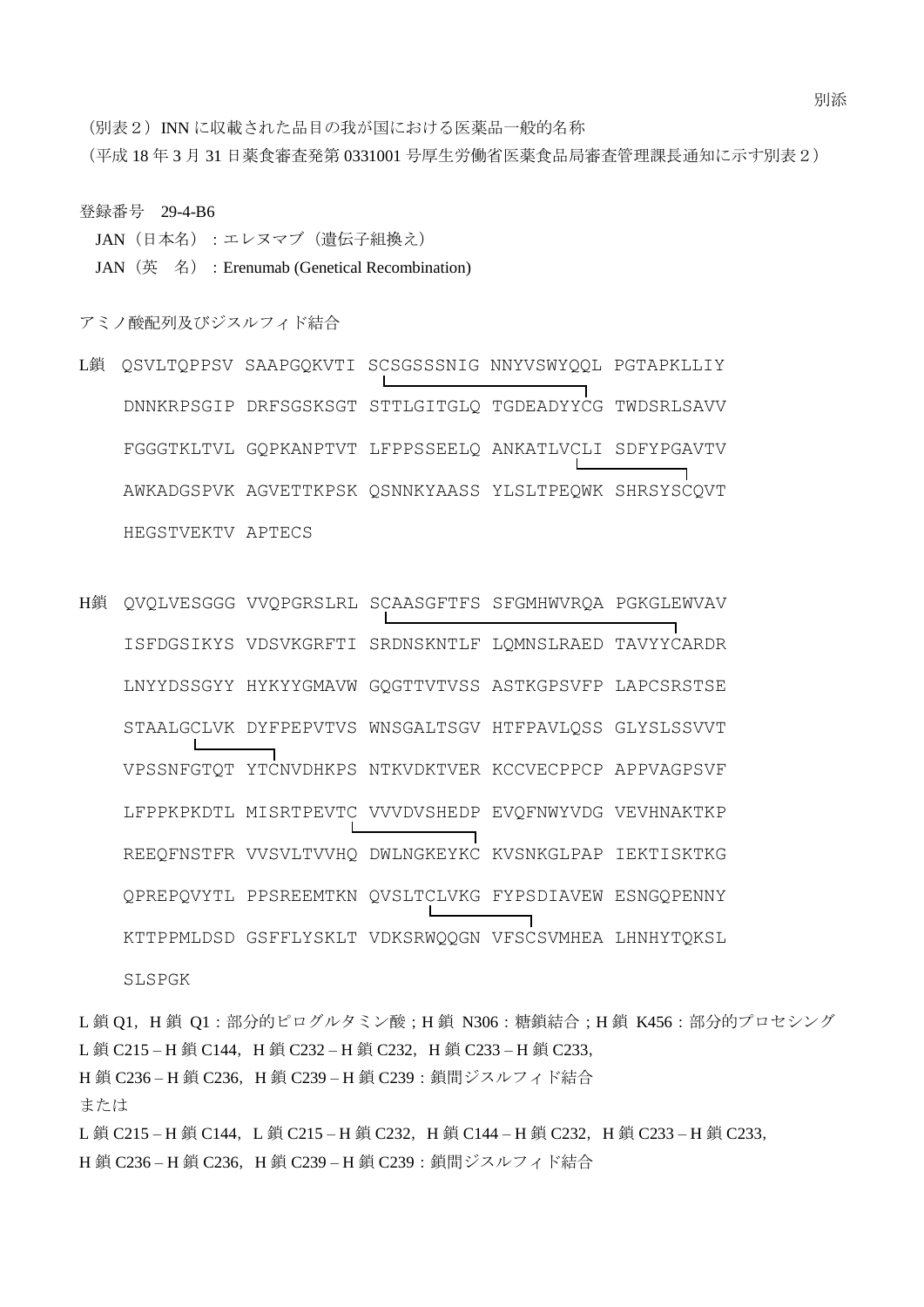主な糖鎖の推定構造

 $Gal_{0.2}$   $\uparrow$  Man-GlcNAc-GlcNAc GlcNAc-Man Fuc GlcNAc-Man

C6484H10000N1736O2020S50(タンパク質部分,4 本鎖) H 鎖 C<sub>2240</sub>H<sub>3440</sub>N<sub>598</sub>O<sub>682</sub>S<sub>20</sub> L鎖 C<sub>1002</sub>H<sub>1566</sub>N<sub>270</sub>O<sub>328</sub>S<sub>5</sub>

エレヌマブは、ヒトカルシトニン遺伝子関連ペプチド (CGRP) 1 型受容体に対する遺伝子組換えヒト IgG2 モノクローナル抗体である. エレヌマブは、チャイニーズハムスター卵巣細胞により産生される. エレヌ マブは,456 個のアミノ酸残基からなる H 鎖(γ2 鎖)2 本及び 216 個のアミノ酸残基からなる L 鎖(λ 鎖) 2 本で構成される糖タンパク質(分子量:約 149,000)である.

Erenumab is a recombinant human IgG2 monoclonal antibody against human calcitonin gene-related peptide (CGRP) type 1 receptor. Erenumab is produced in Chinese hamster ovary cells. Erenumab is a glycoprotein (molecular weight: ca. 149,000) composed of 2H-chains (γ2-chains) consisting of 456 amino acid residues each and 2L-chains (λ-chains) consisting of 216 amino acid residues each.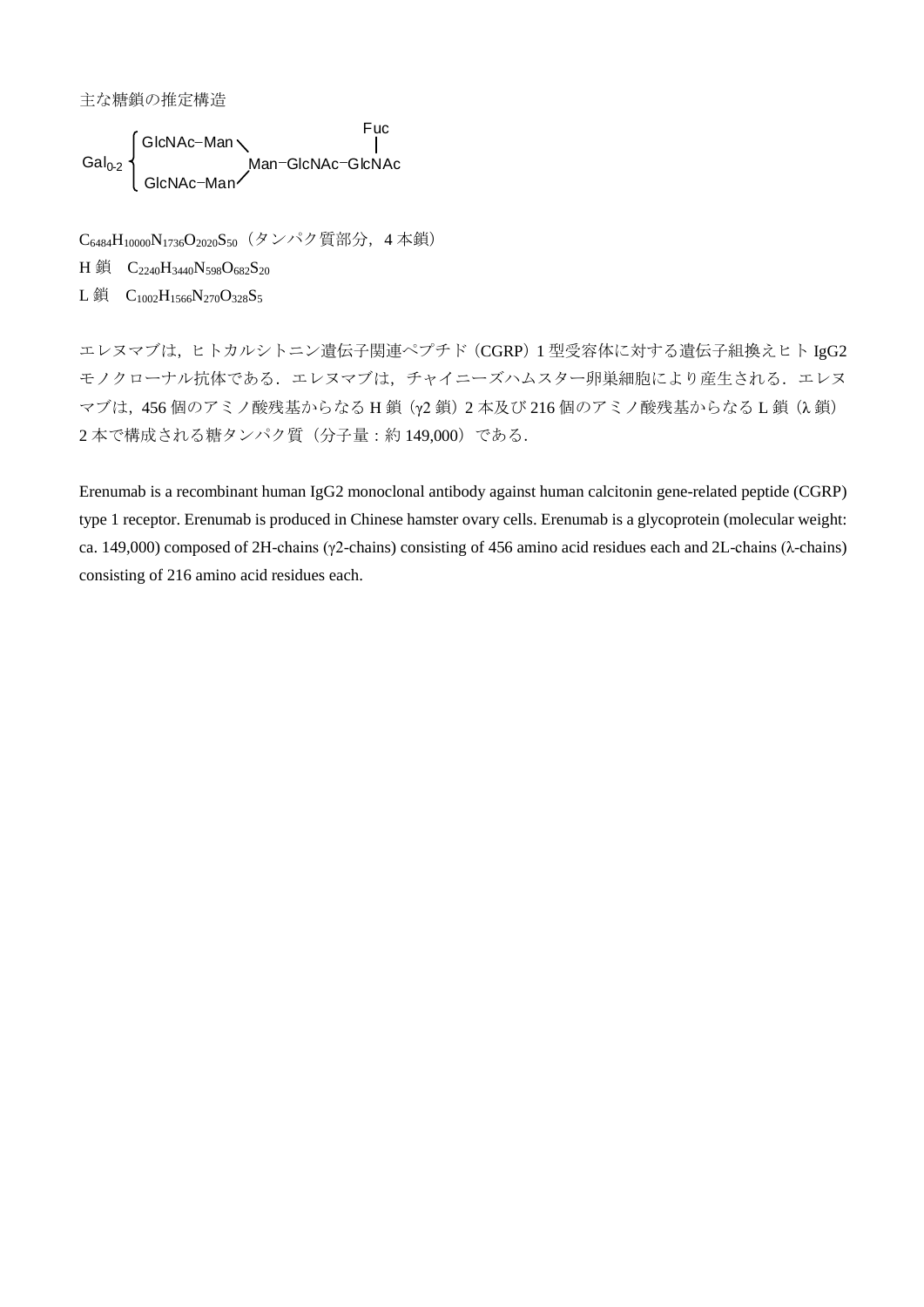登録番号 29-4-B13

JAN(日本名):クレネズマブ(遺伝子組換え)

JAN (英 名) : Crenezumab (Genetical Recombination)

アミノ酸配列及びジスルフィド結合

L鎖 DIVMTQSPLS LPVTPGEPAS ISCRSSQSLV YSNGDTYLHW YLQKPGQSPQ LLIYKVSNRF SGVPDRFSGS GSGTDFTLKI SRVEAEDVGV YYCSQSTHVP WTFGQGTKVE IKRTVAAPSV FIFPPSDEQL KSGTASVVCL LNNFYPREAK VQWKVDNALQ SGNSQESVTE QDSKDSTYSL SSTLTLSKAD YEKHKVYACE VTHQGLSSPV TKSFNRGEC

H鎖 EVQLVESGGG LVQPGGSLRL SCAASGFTFS SYGMSWVRQA PGKGLELVAS INSNGGSTYY PDSVKGRFTI SRDNAKNSLY LQMNSLRAED TAVYYCASGD YWGQGTTVTV SSASTKGPSV FPLAPCSRST SESTAALGCL VKDYFPEPVT VSWNSGALTS GVHTFPAVLQ SSGLYSLSSV VTVPSSSLGT KTYTCNVDHK PSNTKVDKRV ESKYGPPCPP CPAPEFLGGP SVFLFPPKPK DTLMISRTPE VTCVVVDVSQ EDPEVQFNWY VDGVEVHNAK TKPREEQFNS TYRVVSVLTV LHQDWLNGKE YKCKVSNKGL PSSIEKTISK AKGQPREPQV YTLPPSQEEM TKNQVSLTCL VKGFYPSDIA VEWESNGQPE NNYKTTPPVL DSDGSFFLYS RLTVDKSRWQ EGNVFSCSVM HEALHNHYTQ KSLSLSLG H鎖 E1:部分的ピログルタミン酸;H鎖 L437:部分的アミド化;H鎖 N289:糖鎖結合 L鎖 C219-H鎖 C126, H鎖 C218-H鎖 C218, H鎖 C221-H鎖 C221:ジスルフィド結合

主な糖鎖の推定構造:

Gal<sub>0-2</sub>  $\left\{\n\begin{array}{c}\n\text{Man}(\beta_1-4)\text{GlcNAc}(\beta_1-4)\text{GlcNAc}\n\end{array}\n\right\}$  $(\beta$ 1-4)GlcNAc $(\beta$ 1-2)Man $(\alpha$ 1-6)  $Fuc(\alpha)$ -6)  $(\beta$ 1-4)GlcNAc( $\beta$ 1-2)Man( $\alpha$ 1-3)

C<sub>6348</sub>H<sub>9796</sub>N<sub>1688</sub>O<sub>2010</sub>S<sub>44</sub> (タンパク質部分, 4本鎖)

 $H \nleftrightarrow C_{2112}H_{3260}N_{560}O_{664}S_{16}$ 

L鎖  $C_{1062}H_{1642}N_{284}O_{341}S_6$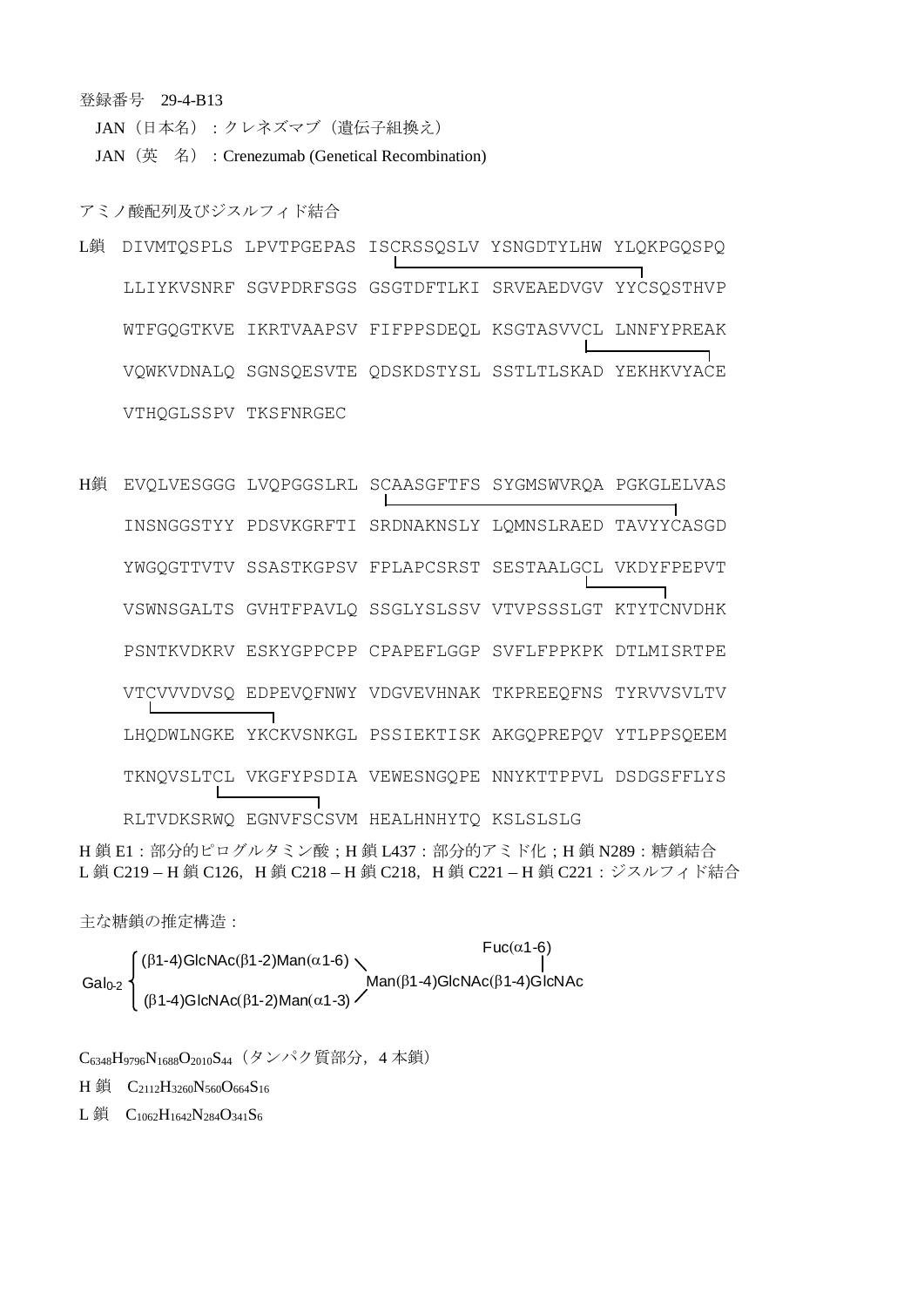クレネズマブは,遺伝子組換えヒト化モノクローナル抗体であり,マウス抗ヒトアミロイドベータペプチ ド抗体の相補性決定部,ヒトフレームワーク部及びヒト IgG4 定常部からなり, H 鎖の 220 番目のアミノ酸 残基は Pro に置換され, C 末端の Lys は除去されている. クレネズマブは, チャイニーズハムスター卵巣 細胞により産生される. クレネズマブは, 438 個のアミノ酸残基からなる H 鎖 (γ4 鎖) 2 本及び 219 個の アミノ酸残基からなるL鎖(κ鎖)2本で構成される糖タンパク質(分子量:約146,000)である.

Crenezumab is a recombinant humanized monoclonal antibody composed of complementarity-determining regions derived from mouse anti-human amyloid beta peptide antibody, human framework regions and human IgG4 constant regions, whose amino acid residue at position 220 is substituted by Pro, and C-terminal Lys is deleted in the H-chain. Crenezumab is produced in Chinese hamster ovary cells. Crenezumab is a glycoprotein (molecular weight: ca. 146,000) composed of 2 H-chains (γ4-chains) consisting of 438 amino acid residues each and 2 L-chains (κ-chains) consisting of 219 amino acid residues each.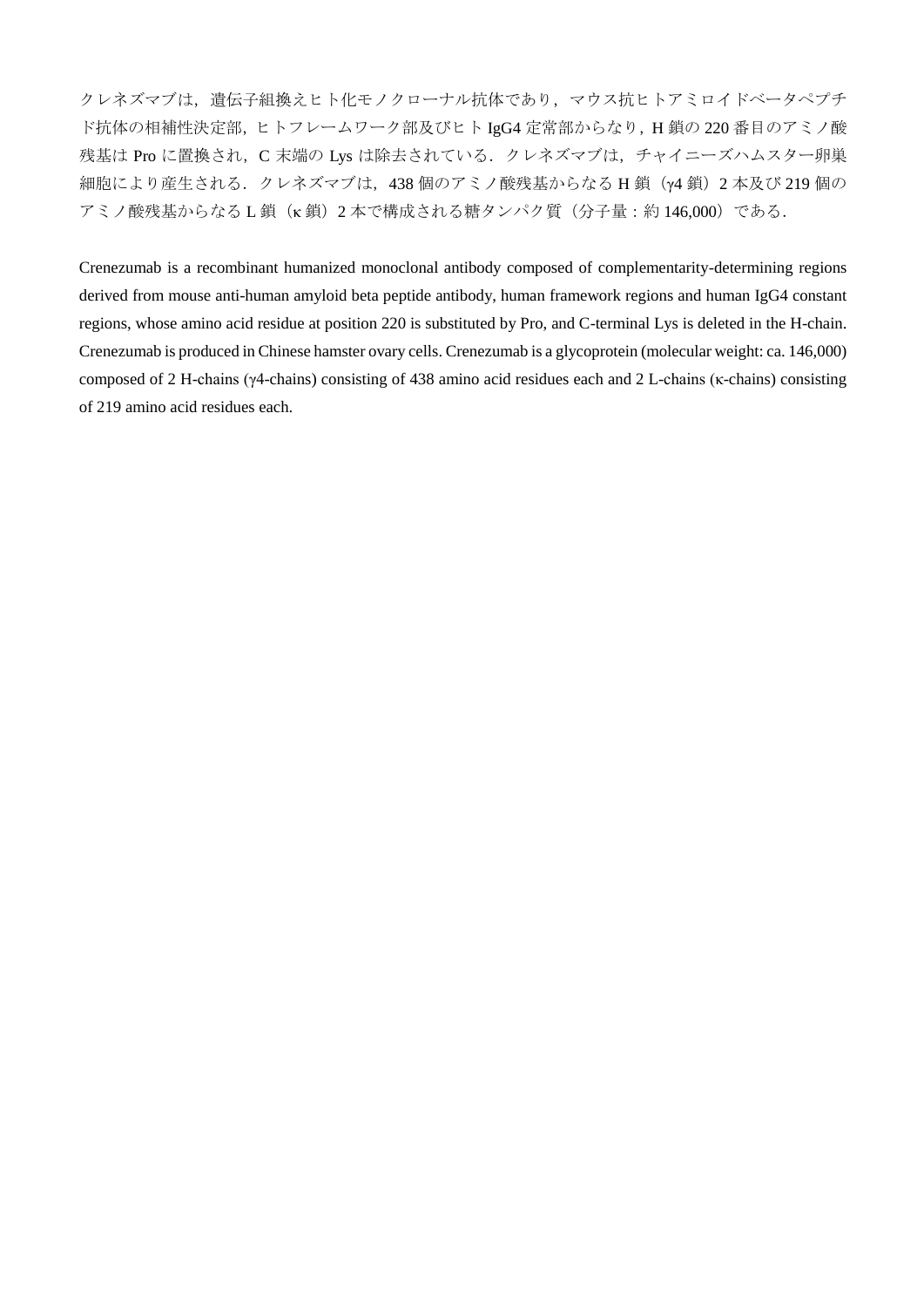登録番号 29-4-B14

JAN(日本名):ネモリズマブ(遺伝子組換え)

JAN (英 名) : Nemolizumab (Genetical Recombination)

アミノ酸配列及びジスルフィド結合

L鎖 DIQMTQSPSS LSASVGDRVT ITCQASEDIY SFVAWYQQKP GKAPKLLIYN AQTEAQGVPS RFSGSGSGTD FTLTISSLQP EDFATYYCQH HYDSPLTFGG GTKVEIKRTV AAPSVFIFPP SDEQLKSGTA SVVCLLNNFY PREAKVQWKV DNALQSGNSQ ESVTEQDSKD STYSLSSTLT LSKADYEKHK VYACEVTHQG LSSPVTKSFN RGEC

H鎖 QVQLVQSGAE VKKPGASVKV SCKASGYTFT GYIMNWVRQA PGQGLEWMGL INPYNGGTDY NPQFQDRVTI TADKSTSTAY MELSSLRSED TAVYYCARDG YDDGPYTLET WGQGTLVTVS SASTKGPSVF PLAPSSKSTS GGTAALGCLV KDYFPEPVTV SWNSGALTSG VHTFPAVLQS SGLYSLSSVV TVPSSNFGTQ TYTCNVDHKP SNTKVDKTVE RKSCVECPPC PAPPVAGPSV FLFPPKPKDT LMISRTPEVT CVVVDVSQED PEVQFNWYVD GVEVHNAKTK PREEQFNSTF RVVSVLTVVH QDWLNGKEYK CKVSNKGLPA PIEKTISKTK GQPREPQVYT LPPSQEEMTK NQVSLTCLVK GFYPSDIAVE WESNGQPENN YKTTPPMLDS DGSFFLYSKL TVDKSRWQEG NVFSCSVMHE ALHNHYTQKS LSLSP H 鎖 Q1:部分的ピログルタミン酸;H 鎖 N297:糖鎖結合 L鎖 C214-H鎖 C224, H鎖 C227-H鎖 C227, H鎖 C230-H鎖 C230:ジスルフィド結合

主な糖鎖の推定構造:

 $Gal_{0-2}$  GIcNAc-Man  $\setminus$  Man-GlcNAc-GlcNAc  $G$ IcNAc-Man $\setminus$ Fuc GlcNAc-Man-

C6384H9814N1678O2034S48(タンパク質部分,4 本鎖) H 鎖 C<sub>2163</sub>H<sub>3328</sub>N<sub>566</sub>O<sub>679</sub>S<sub>18</sub> L鎖 C<sub>1029</sub>H<sub>1583</sub>N<sub>273</sub>O<sub>338</sub>S<sub>6</sub>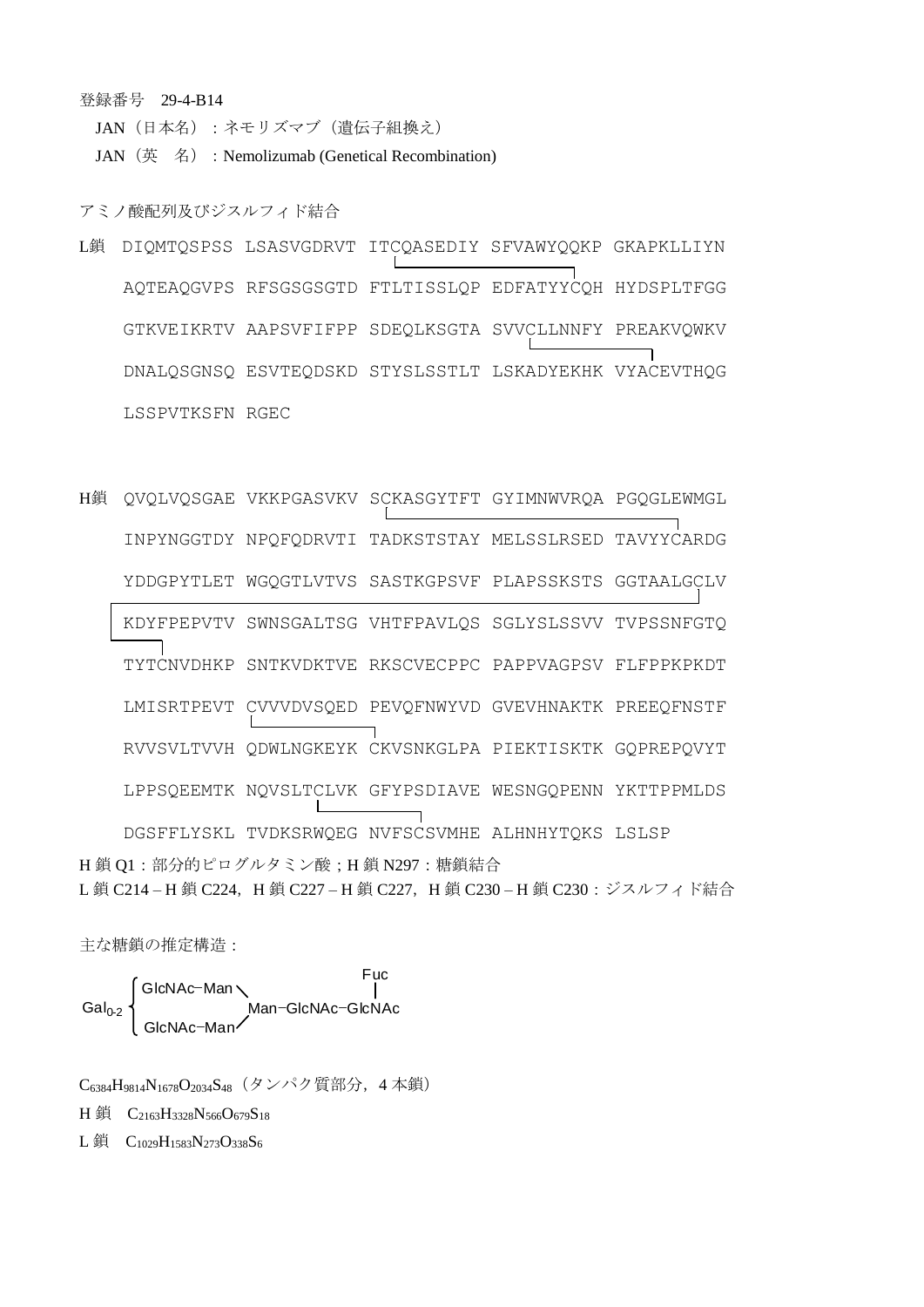ネモリズマブは,遺伝子組換えヒト化モノクローナル抗体であり,マウス抗ヒトインターロイキン-31 受容 体モノクローナル抗体の相補性決定部,ヒトフレームワーク部及びヒト IgG2 の定常部からなる. H 鎖の 134, 136, 140, 141, 222, 267, 354 と 418 番目のアミノ酸残基はそれぞれ Ser, Lys, Gly, Gly, Ser, Gln, Gln と Glu に置換されており、C 末端の Gly と Lys は除去されている. ネモリズマブは、チャイニーズハムスター卵 巣細胞により産生される. ネモリズマブは, 445 個のアミノ酸残基からなる H 鎖 (γ2 鎖) 2 本及び 214 個 のアミノ酸残基からなるL鎖(κ鎖)2本で構成される糖タンパク質(分子量:約147,000)である.

Nemolizumab is a recombinant humanized monoclonal antibody composed of complementarity-determining regions derived from mouse anti-human interleukin-31 receptor antibody, human framework regions and human IgG2 constant regions. In the H-chain, amino acid residues at position 134, 136, 140, 141, 222, 267, 354 and 418 are substituted by Ser, Lys, Gly, Gly, Ser, Gln, Gln and Glu, respectively, and Gly and Lys at the C-terminus are deleted. Nemolizumab is produced in Chinese hamster ovary cells. Nemolizumab is a glycoprotein (molecular weight: ca. 147,000) composed of 2 H-chains (γ2-chains) consisting of 445 amino acid residues each and 2 L-chains (κ-chains) consisting of 214 amino acid residues each.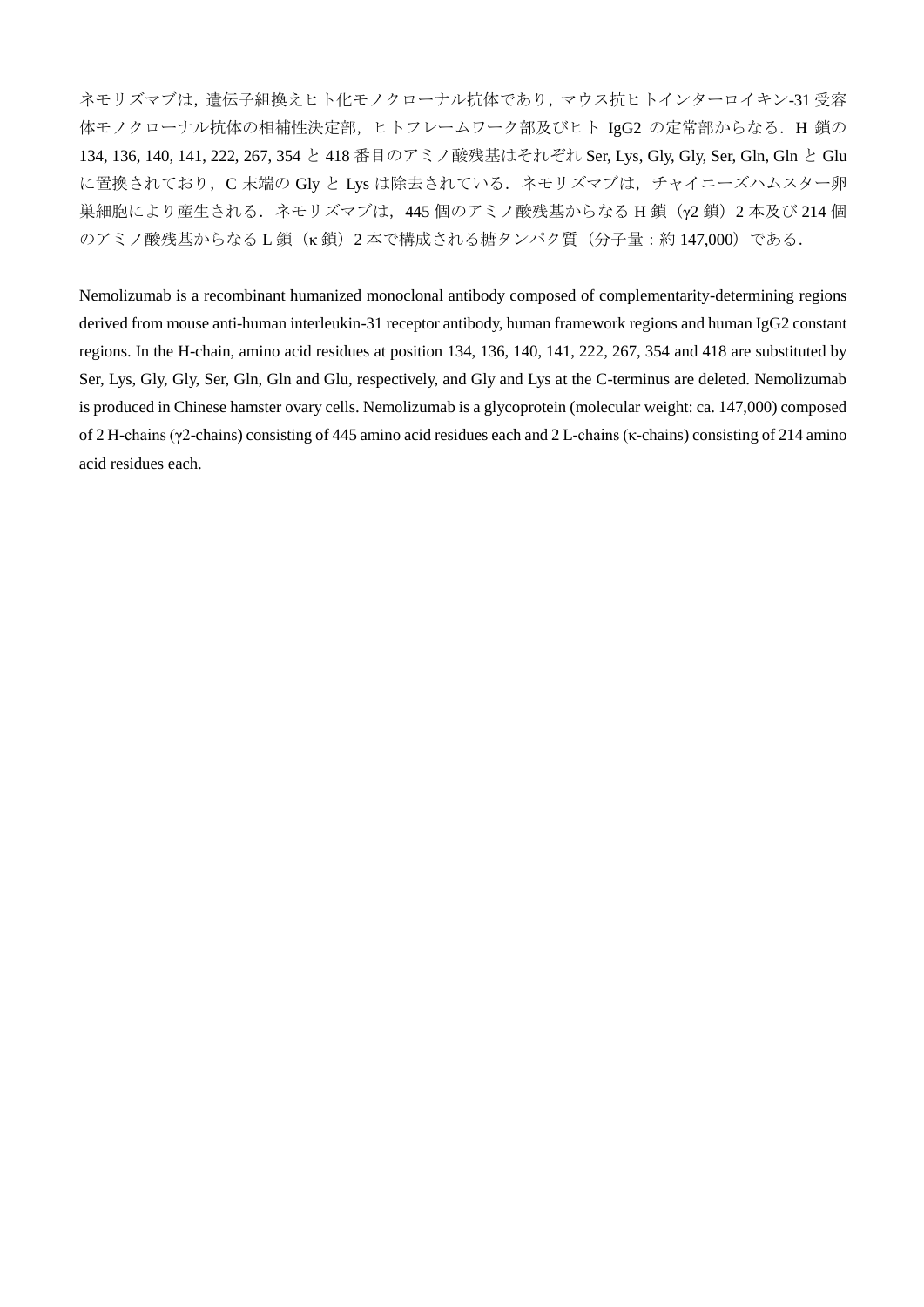登録番号 29-5-B4

- JAN (日本名):フェブキソスタット水和物
- JAN (英名): Febuxostat Hydrate



 $C_{16}H_{16}N_2O_3S \cdot \frac{1}{2}H_2O$ 

2-[3-シアノ-4-(2-メチルプロポキシ)フェニル]-4-メチルチアゾール-5-カルボン酸 ヘミ水和物

2-[3-Cyano-4-(2-methylpropoxy)phenyl]-4-methylthiazole-5-carboxylic acid hemihydrate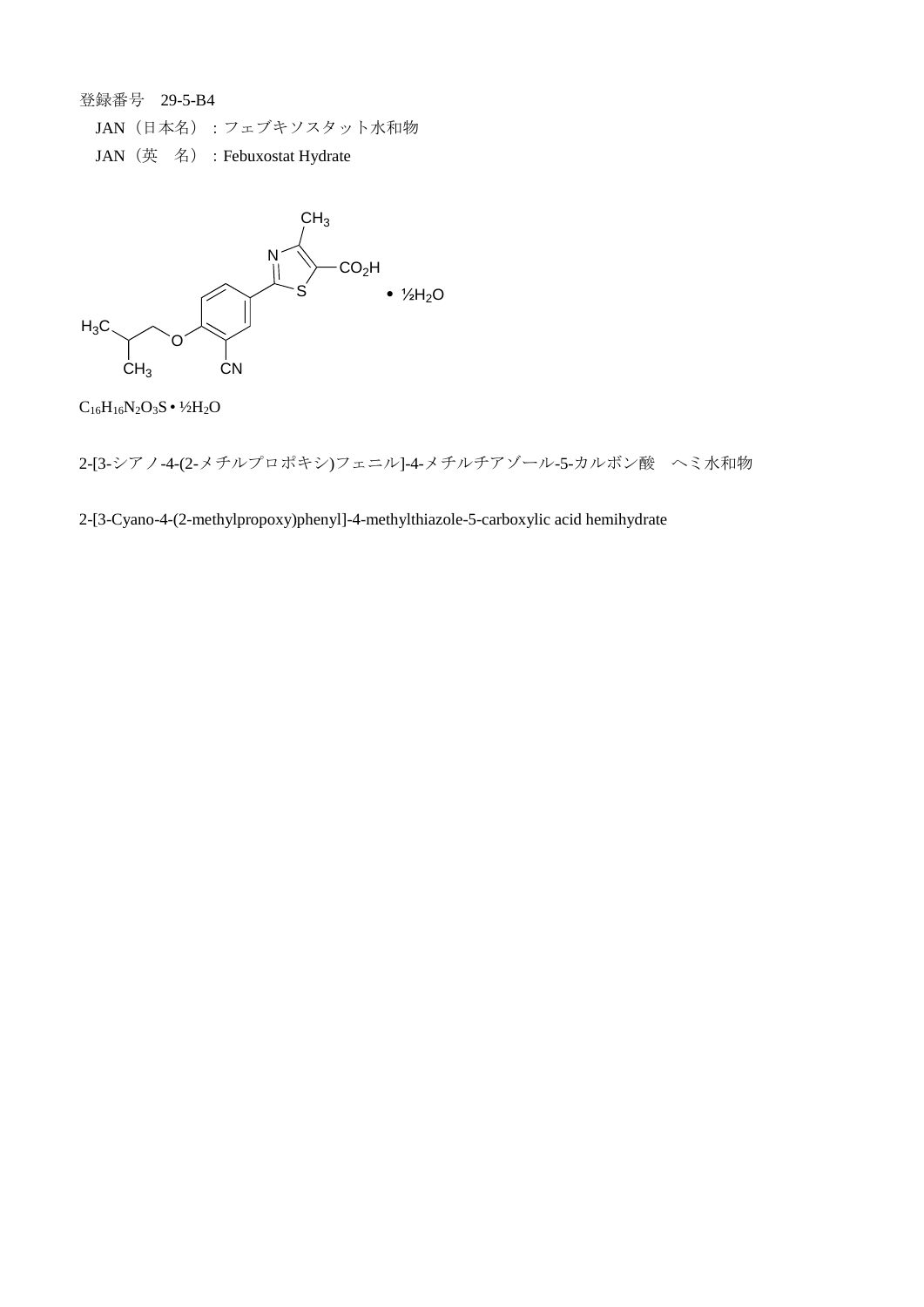登録番号 29-5-B5

JAN(日本名):アニフロルマブ(遺伝子組換え)

JAN (英 名) : Anifrolumab (Genetical Recombination)

アミノ酸配列及びジスルフィド結合

L鎖 EIVLTQSPGT LSLSPGERAT LSCRASQSVS SSFFAWYQQK PGQAPRLLIY GASSRATGIP DRLSGSGSGT DFTLTITRLE PEDFAVYYCQ QYDSSAITFG QGTRLEIKRT VAAPSVFIFP PSDEQLKSGT ASVVCLLNNF YPREAKVQWK VDNALQSGNS QESVTEQDSK DSTYSLSSTL TLSKADYEKH KVYACEVTHQ GLSSPVTKSF NRGEC

H鎖 EVQLVQSGAE VKKPGESLKI SCKGSGYIFT NYWIAWVRQM PGKGLESMGI IYPGDSDIRY SPSFQGQVTI SADKSITTAY LQWSSLKASD TAMYYCARHD IEGFDYWGRG TLVTVSSAST KGPSVFPLAP SSKSTSGGTA ALGCLVKDYF PEPVTVSWNS GALTSGVHTF PAVLQSSGLY SLSSVVTVPS SSLGTQTYIC NVNHKPSNTK VDKRVEPKSC DKTHTCPPCP APEFEGGPSV FLFPPKPKDT LMISRTPEVT CVVVDVSHED PEVKFNWYVD GVEVHNAKTK PREEQYNSTY RVVSVLTVLH QDWLNGKEYK CKVSNKALPA SIEKTISKAK GQPREPQVYT LPPSREEMTK NQVSLTCLVK GFYPSDIAVE WESNGQPENN YKTTPPVLDS DGSFFLYSKL TVDKSRWQQG NVFSCSVMHE ALHNHYTQKS LSLSPGK H 鎖 E1: 部分的ピログルタミン酸;H 鎖 N297: 糖鎖結合;H 鎖 K447: 部分的プロセシング L鎖 C 215-H鎖 C220, H鎖 C226-H鎖 C226, H鎖 C229-H鎖 C229:ジスルフィド結合

主な糖鎖の推定構造

Gal<sub>0-2</sub>  $\left\{\n\begin{array}{c}\n\text{Man}(\beta_1-4)\text{GlcNAc}(\beta_1-4)\text{GlcNAc}\n\end{array}\n\right\}$  $(\beta$ 1-4)GlcNAc $(\beta$ 1-2)Man $(\alpha$ 1-6)  $Fuc(\alpha 1-6)$  $(\beta$ 1-4)GlcNAc( $\beta$ 1-2)Man( $\alpha$ 1-3)

C<sub>6444</sub>H<sub>9964</sub>N<sub>1712</sub>O<sub>2018</sub>S<sub>44</sub> (タンパク質部分, 4本鎖) H 鎖 C<sub>2194</sub>H<sub>3392</sub>N<sub>576</sub>O<sub>673</sub>S<sub>17</sub> L鎖  $C_{1028}H_{1606}N_{280}O_{336}S_5$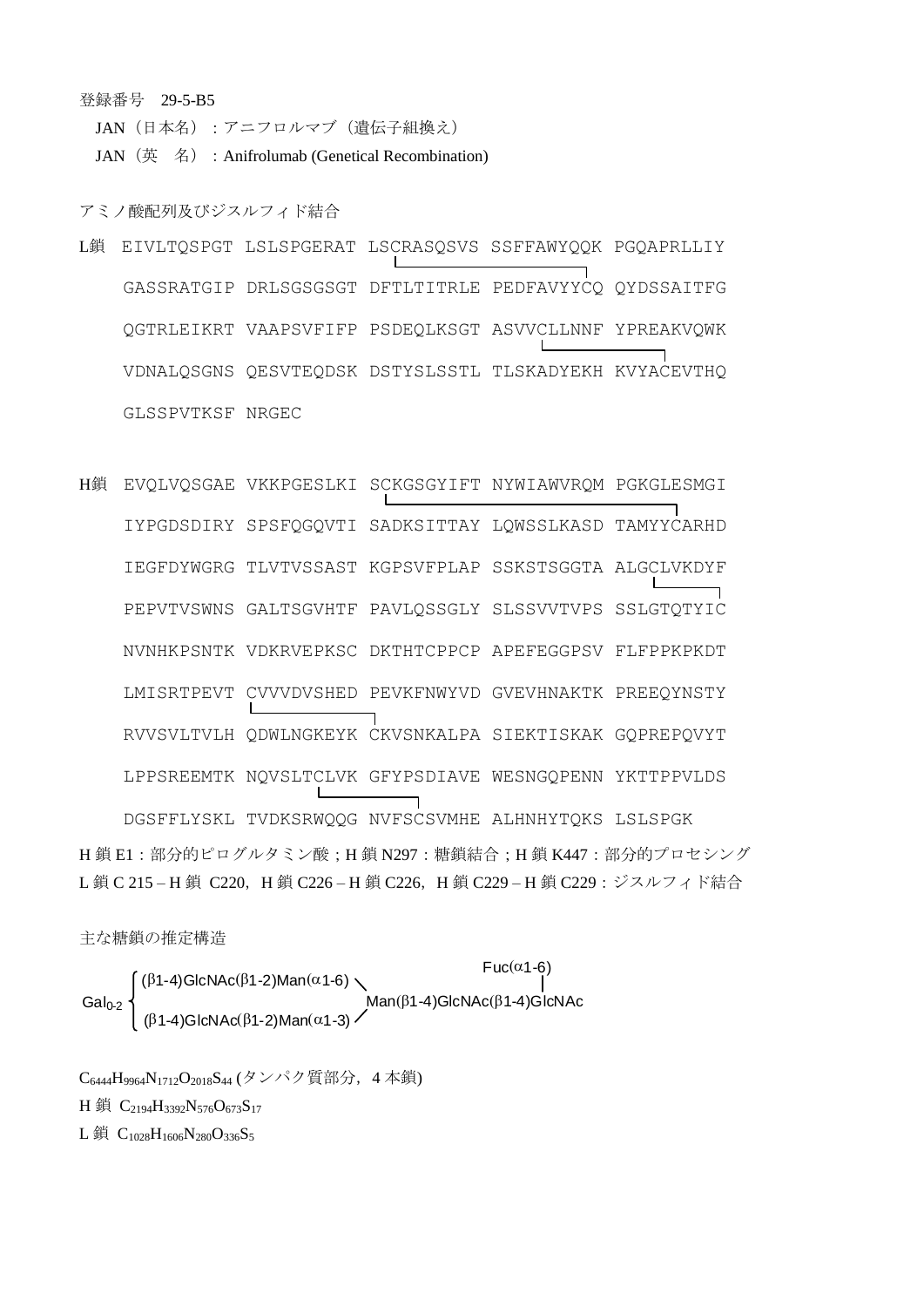アニフロルマブは,I 型インターフェロン受容体 1 (インターフェロン アルファ,ベータ及びオメガ受 容体 1) に対する遺伝子組換えヒト IgG1 モノクローナル抗体であり, H 鎖 234, 235 と 331 番目のアミノ 酸残基はそれぞれ Phe, Glu と Ser に置換されている. アニフロルマブは、マウスミエローマ (NS0) 細胞 により産生される. アニフロルマブは、447 個のアミノ酸残基からなる H 鎖 (y1 鎖) 2 本及び 215 個のア ミノ酸残基からなるL鎖(κ鎖)2本で構成される糖タンパク質(分子量:約148,000)である.

Anifrolumab is a recombinant human IgG1 monoclonal antibody against type I interferon receptor 1 (interferon alpha, beta and omega receptor 1), whose amino acid residues at position 234, 235 and 331 are substituted by Phe, Glu and Ser, respectively, in the H-chain. Anifrolumab is produced in mouse myeloma (NS0) cells. Anifrolumab is a glycoprotein (molecular weight: ca. 148,000) composed of 2 H-chains (γ1-chains) consisting of 447 amino acid residues each and 2 L-chains (κ-chains) consisting of 215 amino acid residues each.